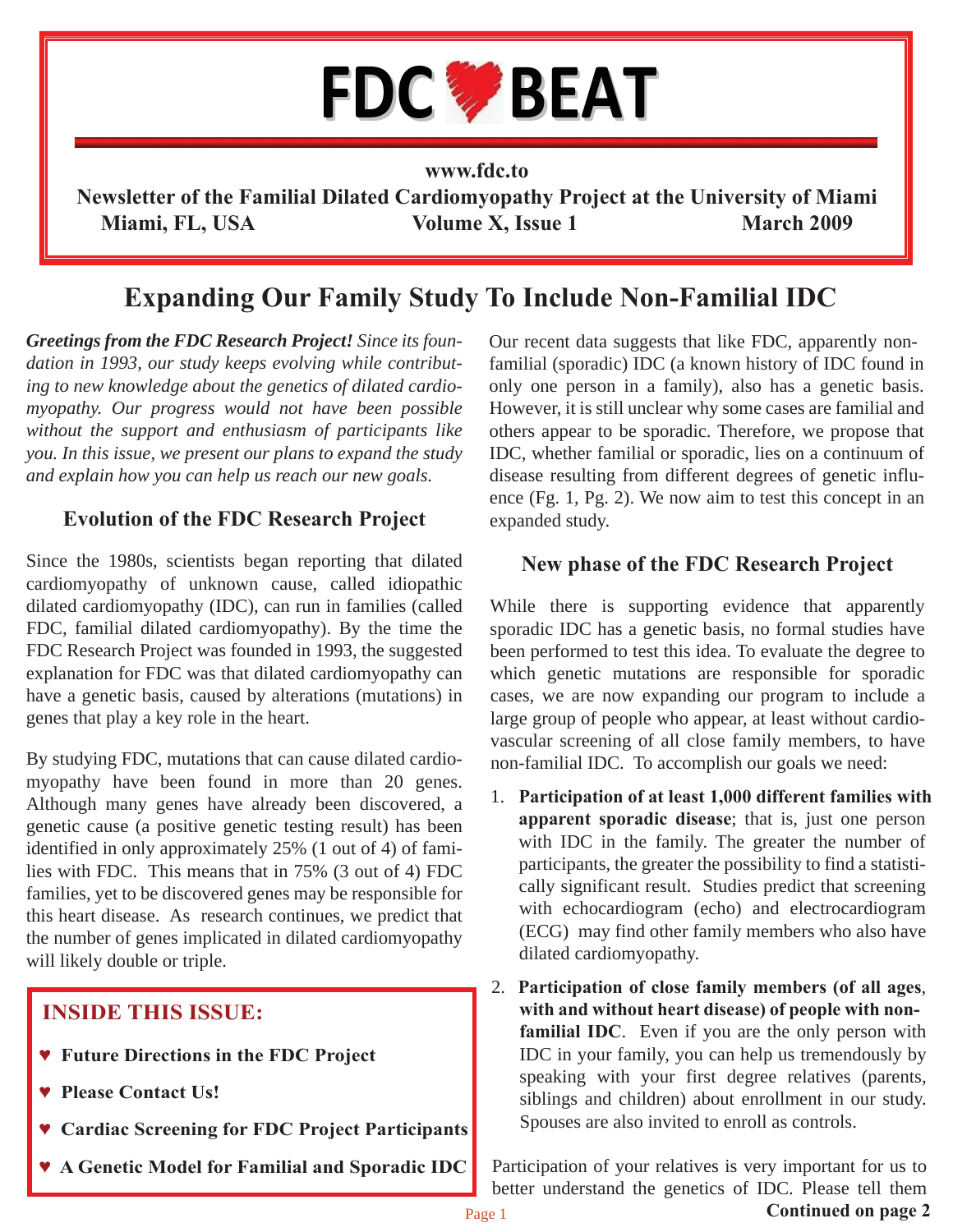



**Familial and Sporadic IDC.** Not everyone with DCM has a positive family history. This figure shows our view about how different gene changes can have a stronger or lesser effect (are more or less penetrant) and how this could lead to sporadic IDC (Pedigree A). In sporadic IDC cases, it is possible that multiple moderate penetrance genes contribute to risk for IDC. These genes could be inherited from varying sides of the family, and only result in IDC if they are inherited in certain combinations. Environmental (for example, diet or alcohol intake) and/or additional genetic influences on DCM mutations can modify the gene's penetrance (contribute to or protect against disease). For simplicity, these environmental influences are not shown.

**Figure 1. A Genetic Model for** 

### **Expanding Our Study... Continued from page 1**

about the study and have them contact us, or get their permission for us to call them. We need two things from relatives who participate in the study:

- 1. **A blood sample.** This is how we obtain a sample of DNA, or genetic material, to study.
- 2. **Cardiovascular screening results.** Cardiovascular screening for our study includes:
	- Echocardiogram (echo)
	- Electrocardiogram (ECG)
	- Physical exam by a doctor or nurse

Cardiovascular screening will help identify family members who, despite having no symptoms, already have signs of an enlarged heart or abnormal results on one of their heart screenings. Screening of first degree relatives not only serves a research purpose, but can also result in direct clinical benefits. If a person is identified early in the disease process and started on drug therapy, the eventual quality of life and life expectancy is likely to improve. If the heart is found to be enlarged and/or its function found to be abnormal after receiving an ECG and echo, then early disease may be identified and treatment initiated. If these tests are normal, it is reassuring, but a normal test does not eliminate the possibility that disease could develop later. Therefore, repeat screening is recommended every 3-5 years, or sooner if symptoms are present**.**

Both a blood sample and cardiovascular screening from relatives will enable us to draw stronger conclusions about our results. Each of us has a unique combination of changes in our DNA. Sometimes, but not always, these changes can cause disease. If we detect a change, we need to determine if the change is disease-causing or benign. Participation of family members is key in this process. Some examples showing how family members can help our research are presented in Box 1 on Page 3.

## **The value of the FDC Research Project to you and your family members**

The cause of IDC is still unknown in a number of cases. If our proposal that IDC has a genetic basis that can be inherited is proven true, this knowledge will improve the diagnosis and management of dilated cardiomyopathy.

Moreover, we may discover the cause of dilated cardiomyopathy in your family. If we do, we will notify you so that you can have the research results confirmed and integrated into your health care. Also, if we identify a genetic cause of dilated cardiomyopathy in you, then your relatives can have genetic testing to determine if they are at high risk for dilated cardiomyopathy. Those at high risk can be managed more effectively. If you have relatives who already have IDC, they may also benefit from confirming that a genetic predisposition played a significant role in the development of their heart disease.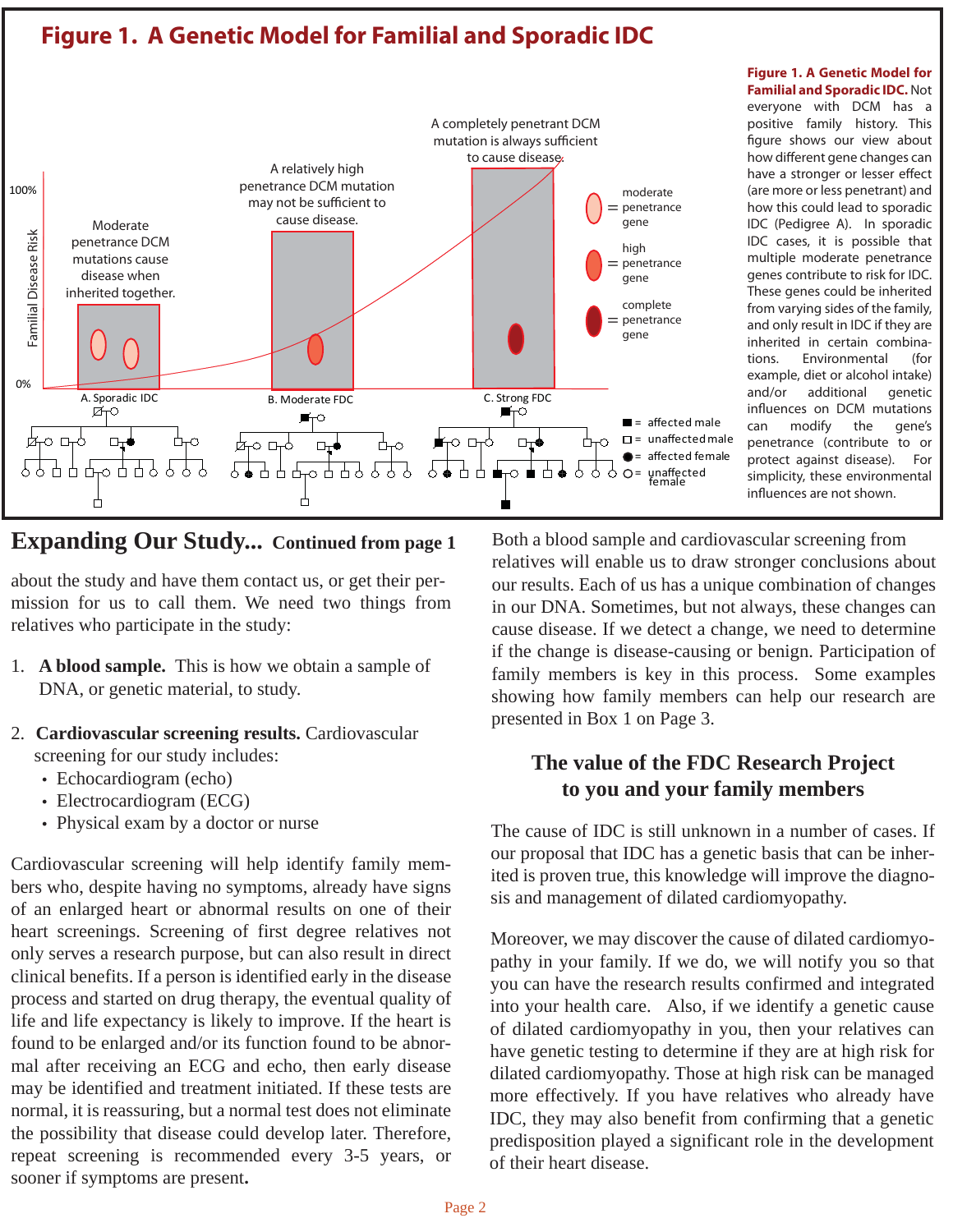# **Please Contact Us! We'd Like to Hear from You.**

Big or small, sporadic or familial, staying in touch with our families is important to us. As the FDC Research Project continues to grow, it becomes more important that we keep our records up-to-date so that we can remain in contact with you as our research progress. Please let us know about:

- **1. Contact information changes**. Updated contact infor mation will not only allow you to continue receiving this newsletter; it will also allow us to reach you if we ever have significant genetic results that could affect your health.
- **2. Your cardiovascular health.** We'd like to know about: a. A change in your health status, such as a diagnosis of cardiomyopathy or other heart problem.
	- b. Cardiac tests/procedures performed. If you have had a certain test multiple times, such as an annual echo or ECG, we'd like to know the results each time.
- **3. Family history updates.** Family history changes over time. The more family history information we have, the better we will be able to understand the dilated cardiomyopathy in your family. See Box 2 ("Family History Tips") for the type of information we need.

#### **Continued on page 4**

#### **Box 1. Ways that Participation of Your Family Members Can Help the FDC Research Study**

- **Example 1:** An individual with IDC is found to have a gene change (mutation). If the same mutation is found in one or more 1st degree relatives (parents, siblings, children) who have been screened and found to have no evidence of dilated cardiomyopathy, the gene change has an unknown role in disease or possibly no role at all.
- **Example 2:** An individual with IDC is found to have a mutation, and the mutation is also found one or more 1st degree relatives who are asymptomatic but have signs of dilated cardiomyopathy on a cardiac screening testing. In this case, there is greater evidence pointing at the identified mutation as responsible for disease in that family.
- **Example 3:** An individual with IDC is found to have a mutation, and the mutation was not found in either parent. This means that the mutation occurred for the first time in the affected individual. When a mutation occurs for the first time in an affected individual, it is said to be a new mutation, or a "de novo" mutation. Although a person who has a new mutation did not inherit it from a parent, the mutation can be passed onto his or her children. Because neither parent has the mutation, siblings of a person with a "de novo" mutation are not expected to have the mutation.

In all of the above cases, genetic information will be compared across all families.

#### **Box 2. Family History Tips**

Please let us know if any of the following things have recently occurred in your family:

- **♥** Heart failure (sometimes referred to as congestive heart failure)
- **♥** Cardiomyopathy (heart muscle disease of any cause)
- **♥** Heart transplant
- **♥** Heart attack, especially if sudden and no history of coronary artery disease, stents or bypass surgery
- **♥** Arrhythmias (irregular heartbeat)
- **♥** Pacemakers, defibrillators (ICD)
- **♥** Fainting spells (sometimes thought to be a seizure disorder)
- **♥** Sudden or unexplained death, especially at a young age
- **♥** Stroke
- **♥** Death of a family member, especially if previously enrolled in the study

# **Cardiac Screening for FDC Research Participants**

Cardiac evaluation of all study participants is a very important component of our research study. This includes family members who do not have any symptoms of heart disease but do have a first degree relative (parent, sibling, child) in our study with IDC. Ideally, individuals will have insurance coverage for this screening and can do so through their primary care physician's or a cardiologist's office. However, we recognize that this is not always possible for a myriad of reasons.

Therefore, we are able to offer a cardiac evaluation for research purposes through the General Clinical Research Center (GCRC) at the University of Miami. This center is staffed by trained health care professionals. If any of the tests are abnormal, we will provide you with this information so that you may seek appropriate medical follow-up. We can give you a copy of your research screening report.

For FDC Research Project participants, cardiovascular screening at the UM GCRC is free of charge. Although travel to Miami is not provided, the GCRC welcomes local and out-of-state participants.

To schedule an appointment or learn more about the GCRC, please contact us toll free at 1-877-800-3430.

## **In The Next FDC Beat Issue…**

A Review of The New Cardiomyopathy Medical Guidelines: What Do They Mean for You?

"Genetic Evaluation of Cardiomyopathy – A Heart Failure Society of America Practice Guideline." Hershberger et.al. (2009). Journal of Cardiac Failure (15): 83 – 97.